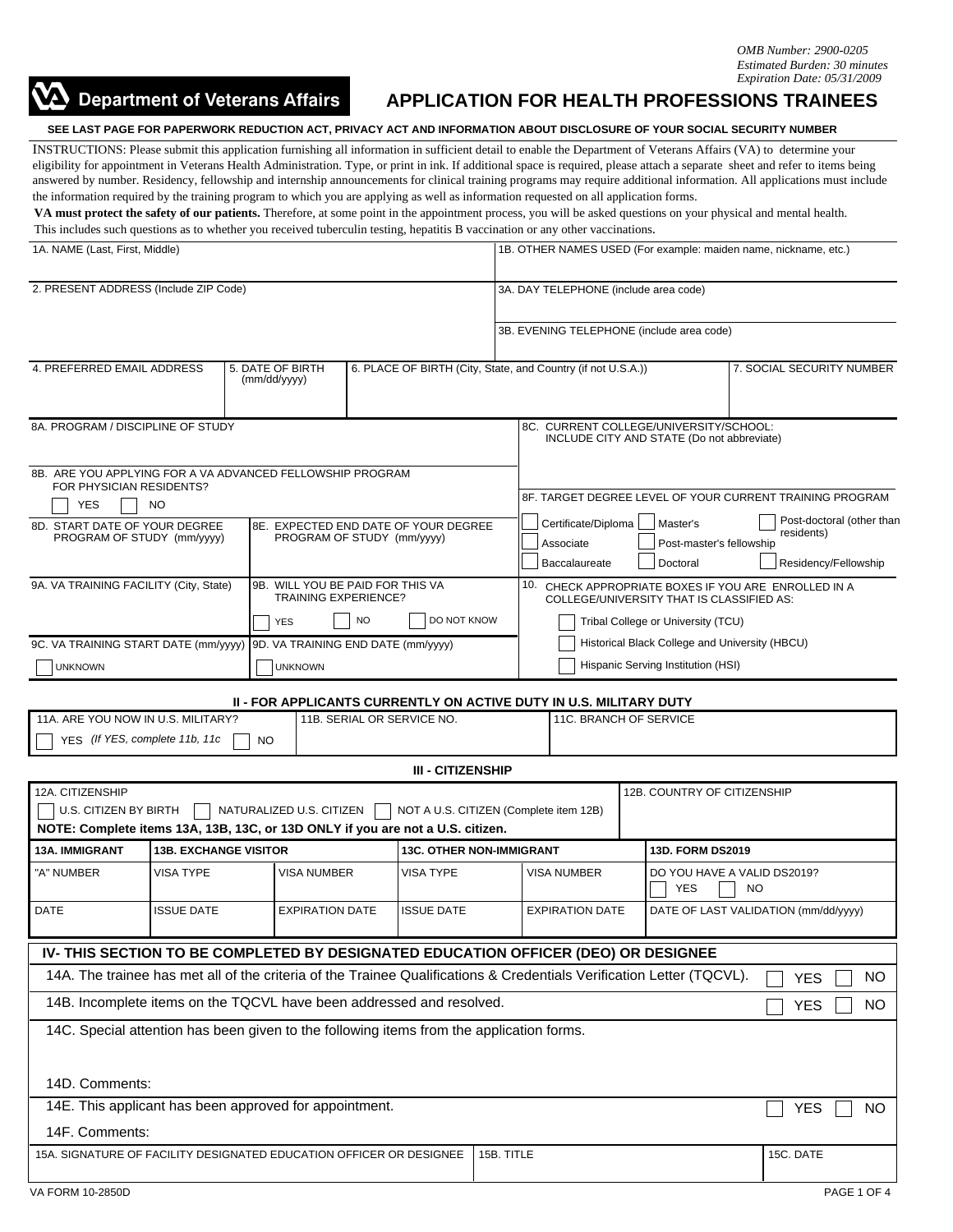|                                                                                                                                                                                     | V- LICENSE, CERTIFICATION, OR REGISTRATION IN CURRENT CLINICAL PROFESSION                                                                                                                                                                                  |                                                          |                                                                                  |                |                                                                                                                                                |                                     |                                          |
|-------------------------------------------------------------------------------------------------------------------------------------------------------------------------------------|------------------------------------------------------------------------------------------------------------------------------------------------------------------------------------------------------------------------------------------------------------|----------------------------------------------------------|----------------------------------------------------------------------------------|----------------|------------------------------------------------------------------------------------------------------------------------------------------------|-------------------------------------|------------------------------------------|
| 16A. LIST ALL LICENSES, CERTIFICATIONS,<br>AND REGISTRATIONS, INCLUDING DEA,<br>THAT YOU HAVE NOW OR HAVE HAD AS<br>A HEALTH PROFESSIONAL, I.E. MEDICAL,<br>NURSING, PHARMACY, ETC. | 16B. LICENSE,<br><b>CERTIFICATION OR</b><br><b>REGISTRATION BODY</b>                                                                                                                                                                                       | 16C.<br><b>STATE</b><br><b>ISSUING</b><br><b>LICENSE</b> | 16D. LICENSE.<br><b>CERTIFICATION OR</b><br><b>REGISTRATION</b><br><b>NUMBER</b> |                | 16E. IS THE LICENSE,<br><b>REGISTRATION, OR</b><br><b>CERTIFICATION CURRENT?</b><br>IF NO, EXPLAIN IN PART XI.                                 |                                     | 16F. EXPIRATION<br>DATE                  |
|                                                                                                                                                                                     |                                                                                                                                                                                                                                                            |                                                          |                                                                                  |                | $\Box$ YES $\Box$ NO $\Box$ NOT REQUIRED                                                                                                       |                                     |                                          |
|                                                                                                                                                                                     |                                                                                                                                                                                                                                                            |                                                          |                                                                                  |                | YES NO NOT REQUIRED                                                                                                                            |                                     |                                          |
|                                                                                                                                                                                     |                                                                                                                                                                                                                                                            |                                                          |                                                                                  |                | $\Box$ YES $\Box$ NO $\Box$ NOT REQUIRED                                                                                                       |                                     |                                          |
|                                                                                                                                                                                     |                                                                                                                                                                                                                                                            |                                                          |                                                                                  |                | YES NO NOT REQUIRED                                                                                                                            |                                     |                                          |
|                                                                                                                                                                                     | VI- LICENSE, CERTIFICATION, OR REGISTRATION IN OTHER / PREVIOUS CLINICAL PROFESSION(S)                                                                                                                                                                     |                                                          |                                                                                  |                |                                                                                                                                                |                                     |                                          |
| 17A. LIST ALL LICENSES, CERTIFICATIONS,<br>AND REGISTRATIONS, INCLUDING DEA,                                                                                                        | 17B. LICENSE,<br><b>CERTIFICATION OR</b>                                                                                                                                                                                                                   | 17C.<br><b>STATE</b>                                     | 17D. LICENSE,<br><b>CERTIFICATION OR</b>                                         |                | 17E. IS THE LICENSE,<br><b>REGISTRATION, OR</b>                                                                                                |                                     | 17F. EXPIRATION<br>DATE                  |
| THAT YOU HAVE EVER HAD AS A HEALTH<br>PROFESSIONAL, I.E. MEDICAL, NURSING,<br>PHARMACY, ETC.                                                                                        | <b>REGISTRATION BODY</b>                                                                                                                                                                                                                                   | <b>ISSUING</b><br><b>LICENSE</b>                         | <b>REGISTRATION</b><br><b>NUMBER</b>                                             |                | <b>CERTIFICATION CURRENT?</b><br>IF NO, EXPLAIN IN PART XI.                                                                                    |                                     |                                          |
|                                                                                                                                                                                     |                                                                                                                                                                                                                                                            |                                                          |                                                                                  |                | YES NO                                                                                                                                         | NOT REQUIRED                        |                                          |
|                                                                                                                                                                                     |                                                                                                                                                                                                                                                            |                                                          |                                                                                  |                | YES   NO   NOT REQUIRED                                                                                                                        |                                     |                                          |
|                                                                                                                                                                                     |                                                                                                                                                                                                                                                            |                                                          |                                                                                  |                | YES    NO    NOT REQUIRED                                                                                                                      |                                     |                                          |
|                                                                                                                                                                                     |                                                                                                                                                                                                                                                            |                                                          |                                                                                  |                | YES   NO   NOT REQUIRED                                                                                                                        |                                     |                                          |
| The following two questions apply to both your current health profession and any prior health profession.                                                                           | 18. DO YOU HAVE PENDING OR HAVE YOU EVER HAD ANY LICENSE, CERTIFICATION, OR REGISTRATION TO PRACTICE (including DEA Certificate)<br>REVOKED, SUSPENDED, DENIED, RESTRICTED, LIMITED, OR ISSUED/PLACED ON A PROBATIONAL STATUS OR VOLUNTARILY RELINQUISHED? |                                                          |                                                                                  |                |                                                                                                                                                | YES - EXPLAIN IN PART XI            | NO.                                      |
|                                                                                                                                                                                     | 19. DO YOU HAVE PENDING OR HAVE YOU EVER HAD CLINICAL PRIVILEGES AT ANY HEALTH CARE INSTITUTION OR AGENCY REVOKED,<br>SUSPENDED, DENIED, RESTRICTED, LIMITED, OR ISSUED/PLACED ON A PROBATIONARY STATUS OR VOLUNTARILY RELINQUISHED?                       |                                                          |                                                                                  |                |                                                                                                                                                | YES - EXPLAIN IN PART XI            | $\overline{\phantom{a}}$ NO              |
|                                                                                                                                                                                     | VII - EDUCATION AND TRAINING AFTER HIGH SCHOOL THROUGH GRADUATE / PROFESSIONAL SCHOOL (Continue in Part XI if necessary)                                                                                                                                   |                                                          |                                                                                  |                |                                                                                                                                                |                                     |                                          |
| 20A. NAME OF SCHOOL                                                                                                                                                                 |                                                                                                                                                                                                                                                            | 20B. ADDRESS (City, State, and Zip Code)                 |                                                                                  |                | 20E. DIPLOMA/DEGREE/<br>20D. DATE<br><b>COMPLETED</b><br><b>CERTIFICATE OR</b><br><b>STUDY</b><br>QUALIFICATIONS<br>(mm/yy)<br><b>RECEIVED</b> |                                     | 20F. MAJOR FIELD OF                      |
|                                                                                                                                                                                     |                                                                                                                                                                                                                                                            |                                                          |                                                                                  |                |                                                                                                                                                |                                     |                                          |
|                                                                                                                                                                                     |                                                                                                                                                                                                                                                            |                                                          |                                                                                  |                |                                                                                                                                                |                                     |                                          |
|                                                                                                                                                                                     |                                                                                                                                                                                                                                                            |                                                          |                                                                                  |                |                                                                                                                                                |                                     |                                          |
|                                                                                                                                                                                     |                                                                                                                                                                                                                                                            |                                                          |                                                                                  |                |                                                                                                                                                |                                     |                                          |
|                                                                                                                                                                                     |                                                                                                                                                                                                                                                            |                                                          |                                                                                  |                |                                                                                                                                                |                                     |                                          |
|                                                                                                                                                                                     | <b>VIII - GRADUATES OF AN INTERNATIONAL MEDICAL SCHOOL</b>                                                                                                                                                                                                 |                                                          |                                                                                  |                |                                                                                                                                                |                                     |                                          |
| 21A. ARE YOU A GRADUATE OF AN INTERNATIONAL<br>MEDICAL SCHOOL?<br>YES<br>$\vert$ $\vert$ NO                                                                                         | 21B. EDUCATIONAL COMMISSION FOR FOREIGN MEDICAL GRADUATES (ECFMG) CERTIFICATE NUMBER 21C. ECFMG CERTIFICATE DATE                                                                                                                                           |                                                          |                                                                                  |                |                                                                                                                                                |                                     |                                          |
|                                                                                                                                                                                     | IX- INTERNSHIP, RESIDENCY AND FELLOWSHIP TRAINING                                                                                                                                                                                                          |                                                          |                                                                                  |                |                                                                                                                                                |                                     |                                          |
| 22A. NAME OF HOSPITAL OR INSTITUTION                                                                                                                                                | 22B. ADDRESS (City, State and ZIP Code)                                                                                                                                                                                                                    |                                                          |                                                                                  | 22C. SPECIALTY |                                                                                                                                                | 22D.<br><b>COMPLETED</b><br>(mm/yy) | 22E. AMOUNT<br>OF TIME<br>APPROVED<br>BY |
|                                                                                                                                                                                     |                                                                                                                                                                                                                                                            |                                                          |                                                                                  |                |                                                                                                                                                |                                     | <b>SPECIALTY</b><br><b>BOARD</b>         |
|                                                                                                                                                                                     |                                                                                                                                                                                                                                                            |                                                          |                                                                                  |                |                                                                                                                                                |                                     |                                          |
|                                                                                                                                                                                     |                                                                                                                                                                                                                                                            |                                                          |                                                                                  |                |                                                                                                                                                |                                     |                                          |
|                                                                                                                                                                                     |                                                                                                                                                                                                                                                            |                                                          |                                                                                  |                |                                                                                                                                                |                                     |                                          |
|                                                                                                                                                                                     |                                                                                                                                                                                                                                                            |                                                          |                                                                                  |                |                                                                                                                                                |                                     |                                          |
|                                                                                                                                                                                     |                                                                                                                                                                                                                                                            |                                                          |                                                                                  |                |                                                                                                                                                |                                     |                                          |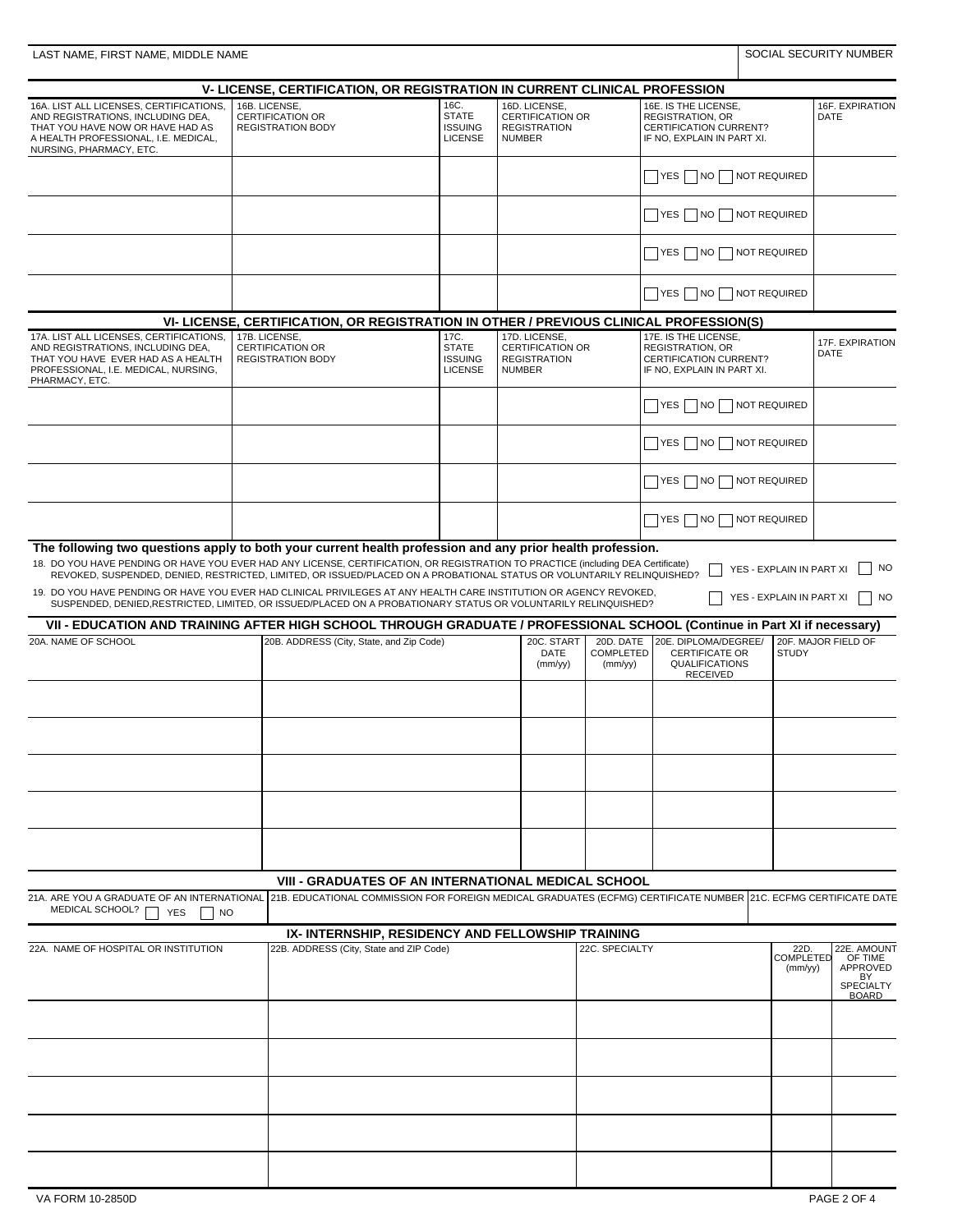## **X - ADDITIONAL QUESTIONS**

| <b>ITEM</b>        | PLACE AN 'x' IN APPROPRIATE SPACE. IF YES, EXPLAIN DETAILS IN PART XI.                                                                                                                                                                                                                                                                                                                                          |                                                                                                                                                        | <b>YES</b> | <b>NO</b> |  |  |  |  |
|--------------------|-----------------------------------------------------------------------------------------------------------------------------------------------------------------------------------------------------------------------------------------------------------------------------------------------------------------------------------------------------------------------------------------------------------------|--------------------------------------------------------------------------------------------------------------------------------------------------------|------------|-----------|--|--|--|--|
| 23                 | If you have ever participated in the Medicare/Medicaid Program, were you convicted of and or investigated for making and / or using<br>of or payment for health care benefits, items or services that would be in violation of the Criminal False Claims Act?                                                                                                                                                   | false, fictitious, or fraudulent statements, representations, writings or documents, regarding a material fact in connection with the delivery         |            |           |  |  |  |  |
|                    |                                                                                                                                                                                                                                                                                                                                                                                                                 |                                                                                                                                                        |            |           |  |  |  |  |
| 24                 | ARE YOU NOW, OR HAVE YOU EVER BEEN, INVOLVED IN ADMINISTRATIVE, PROFESSIONAL OR JUDICIAL PROCEEDINGS IN<br>WHICH MALPRACTICE ON YOUR PART IS OR WAS ALLEGED? If YES, give details in Part XI, including name of action or<br>proceedings, date filed, court or reviewing agency, and the status or disposition of case concerning allegations, together with your<br>explanation of the circumstances involved. |                                                                                                                                                        |            |           |  |  |  |  |
|                    | As a provider of health care services, the VA has an obligation to exercise reasonable care in determining that applicants are properly<br>qualified. It is recognized that many allegations of professional malpractice are proven groundless. Any conclusion concerning your<br>answer as it relates to professional qualifications will be made only after a full evaluation of the circumstances involved.  |                                                                                                                                                        |            |           |  |  |  |  |
| 25                 | Do you need accommodations to perform the procedures and essential functions of the training position for which you have applied?                                                                                                                                                                                                                                                                               |                                                                                                                                                        |            |           |  |  |  |  |
|                    |                                                                                                                                                                                                                                                                                                                                                                                                                 |                                                                                                                                                        |            |           |  |  |  |  |
| <b>ITEM</b><br>NO. |                                                                                                                                                                                                                                                                                                                                                                                                                 | <b>XI - REMARKS</b><br>(Include additional information requested in items above. Be sure to indicate Item number on Form to which the comment refers.) |            |           |  |  |  |  |
|                    |                                                                                                                                                                                                                                                                                                                                                                                                                 |                                                                                                                                                        |            |           |  |  |  |  |
|                    |                                                                                                                                                                                                                                                                                                                                                                                                                 |                                                                                                                                                        |            |           |  |  |  |  |
|                    |                                                                                                                                                                                                                                                                                                                                                                                                                 |                                                                                                                                                        |            |           |  |  |  |  |
|                    |                                                                                                                                                                                                                                                                                                                                                                                                                 |                                                                                                                                                        |            |           |  |  |  |  |
|                    |                                                                                                                                                                                                                                                                                                                                                                                                                 |                                                                                                                                                        |            |           |  |  |  |  |
|                    |                                                                                                                                                                                                                                                                                                                                                                                                                 |                                                                                                                                                        |            |           |  |  |  |  |
|                    |                                                                                                                                                                                                                                                                                                                                                                                                                 |                                                                                                                                                        |            |           |  |  |  |  |
|                    |                                                                                                                                                                                                                                                                                                                                                                                                                 |                                                                                                                                                        |            |           |  |  |  |  |
|                    |                                                                                                                                                                                                                                                                                                                                                                                                                 |                                                                                                                                                        |            |           |  |  |  |  |
|                    |                                                                                                                                                                                                                                                                                                                                                                                                                 | <b>XII - CERTIFICATION</b>                                                                                                                             |            |           |  |  |  |  |
|                    | I CERTIFY THAT TO THE BEST OF MY KNOWLEDGE AND BELIEF, ALL OF MY STATEMENTS ARE TRUE, CORRECT, COMPLETE,<br>AND MADE IN GOOD FAITH.                                                                                                                                                                                                                                                                             |                                                                                                                                                        |            |           |  |  |  |  |
|                    | NOTE: A false statement on any part of your application may be grounds for not hiring you, or for terminating you after you begin work.<br>Also, you may be punished by fine or imprisonment (U.S. Code, Title 18, Section 1001).                                                                                                                                                                               |                                                                                                                                                        |            |           |  |  |  |  |
|                    | 26A. SIGNATURE OF APPLICANT (sign in dark ink)                                                                                                                                                                                                                                                                                                                                                                  | 26B. DATE (month, day, year)                                                                                                                           |            |           |  |  |  |  |